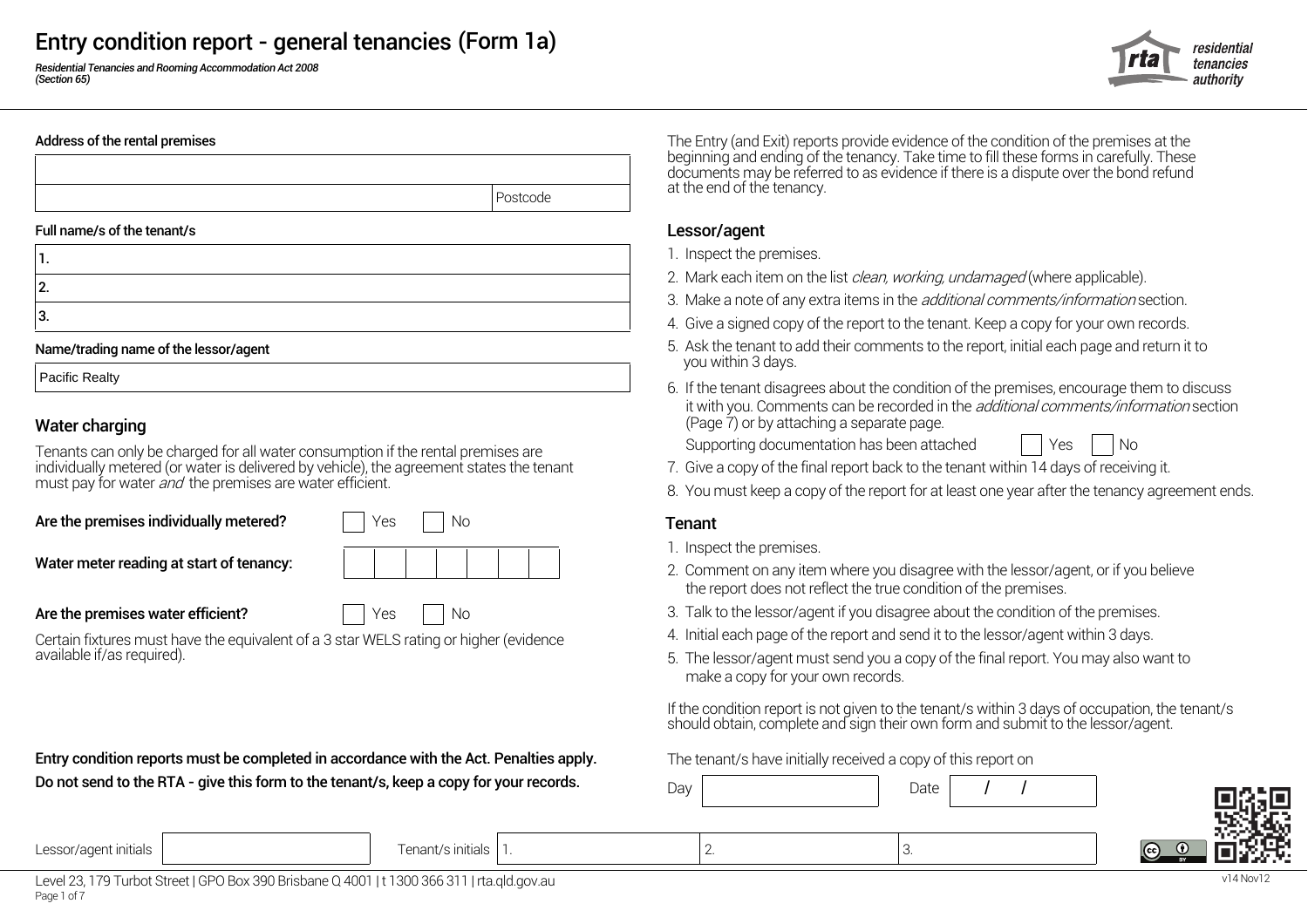*Residential Tenancies and Rooming Accommodation Act 2008 (Section 65)*

Insert  $Y/\sqrt{ }$  = Yes  $\int$  Insert N/X = No



| Insert $Y/\sqrt{ }$ = Yes<br>Insert N/X = No | Clean<br>Working<br>Undamaged | <b>Lessor/agent</b><br>Comments (if any) |    | Tenant/s<br>Comment on lessor/agent report | <b>Property and the property of the contract of the contract of the contract of the contract of the contract of the contract of the contract of the contract of the contract of the contract of the contract of the contract of </b><br>auurong |
|----------------------------------------------|-------------------------------|------------------------------------------|----|--------------------------------------------|-------------------------------------------------------------------------------------------------------------------------------------------------------------------------------------------------------------------------------------------------|
| Entry                                        |                               |                                          |    |                                            |                                                                                                                                                                                                                                                 |
| Doors/walls/ceiling                          |                               |                                          |    |                                            |                                                                                                                                                                                                                                                 |
| Windows/screens                              |                               |                                          |    |                                            |                                                                                                                                                                                                                                                 |
| Blinds/curtains                              |                               |                                          |    |                                            |                                                                                                                                                                                                                                                 |
| Fans/light fittings                          |                               |                                          |    |                                            |                                                                                                                                                                                                                                                 |
| Floor/floor coverings                        |                               |                                          |    |                                            |                                                                                                                                                                                                                                                 |
| Power points                                 |                               |                                          |    |                                            |                                                                                                                                                                                                                                                 |
|                                              |                               |                                          |    |                                            |                                                                                                                                                                                                                                                 |
|                                              |                               |                                          |    |                                            |                                                                                                                                                                                                                                                 |
| Lounge room                                  |                               |                                          |    |                                            |                                                                                                                                                                                                                                                 |
| Doors/walls/ceiling                          |                               |                                          |    |                                            |                                                                                                                                                                                                                                                 |
| Windows/screens                              |                               |                                          |    |                                            |                                                                                                                                                                                                                                                 |
| Blinds/curtains                              |                               |                                          |    |                                            |                                                                                                                                                                                                                                                 |
| Fans/light fittings                          |                               |                                          |    |                                            |                                                                                                                                                                                                                                                 |
| Floor/floor coverings                        |                               |                                          |    |                                            |                                                                                                                                                                                                                                                 |
| TV/power points                              |                               |                                          |    |                                            |                                                                                                                                                                                                                                                 |
| Air conditioner                              |                               |                                          |    |                                            |                                                                                                                                                                                                                                                 |
|                                              |                               |                                          |    |                                            |                                                                                                                                                                                                                                                 |
|                                              |                               |                                          |    |                                            |                                                                                                                                                                                                                                                 |
|                                              |                               |                                          |    |                                            |                                                                                                                                                                                                                                                 |
| Family room                                  |                               |                                          |    |                                            |                                                                                                                                                                                                                                                 |
| Doors/walls/ceiling                          |                               |                                          |    |                                            |                                                                                                                                                                                                                                                 |
| Windows/screens                              |                               |                                          |    |                                            |                                                                                                                                                                                                                                                 |
| Blinds/curtains                              |                               |                                          |    |                                            |                                                                                                                                                                                                                                                 |
| Fans/light fittings                          |                               |                                          |    |                                            |                                                                                                                                                                                                                                                 |
| Floor/floor coverings                        |                               |                                          |    |                                            |                                                                                                                                                                                                                                                 |
| TV/power points                              |                               |                                          |    |                                            |                                                                                                                                                                                                                                                 |
| Air conditioner                              |                               |                                          |    |                                            |                                                                                                                                                                                                                                                 |
|                                              |                               |                                          |    |                                            |                                                                                                                                                                                                                                                 |
|                                              |                               |                                          |    |                                            |                                                                                                                                                                                                                                                 |
| Lessor/agent initials                        |                               | Tenant/s initials $ 1.$                  | 2. | 3.                                         |                                                                                                                                                                                                                                                 |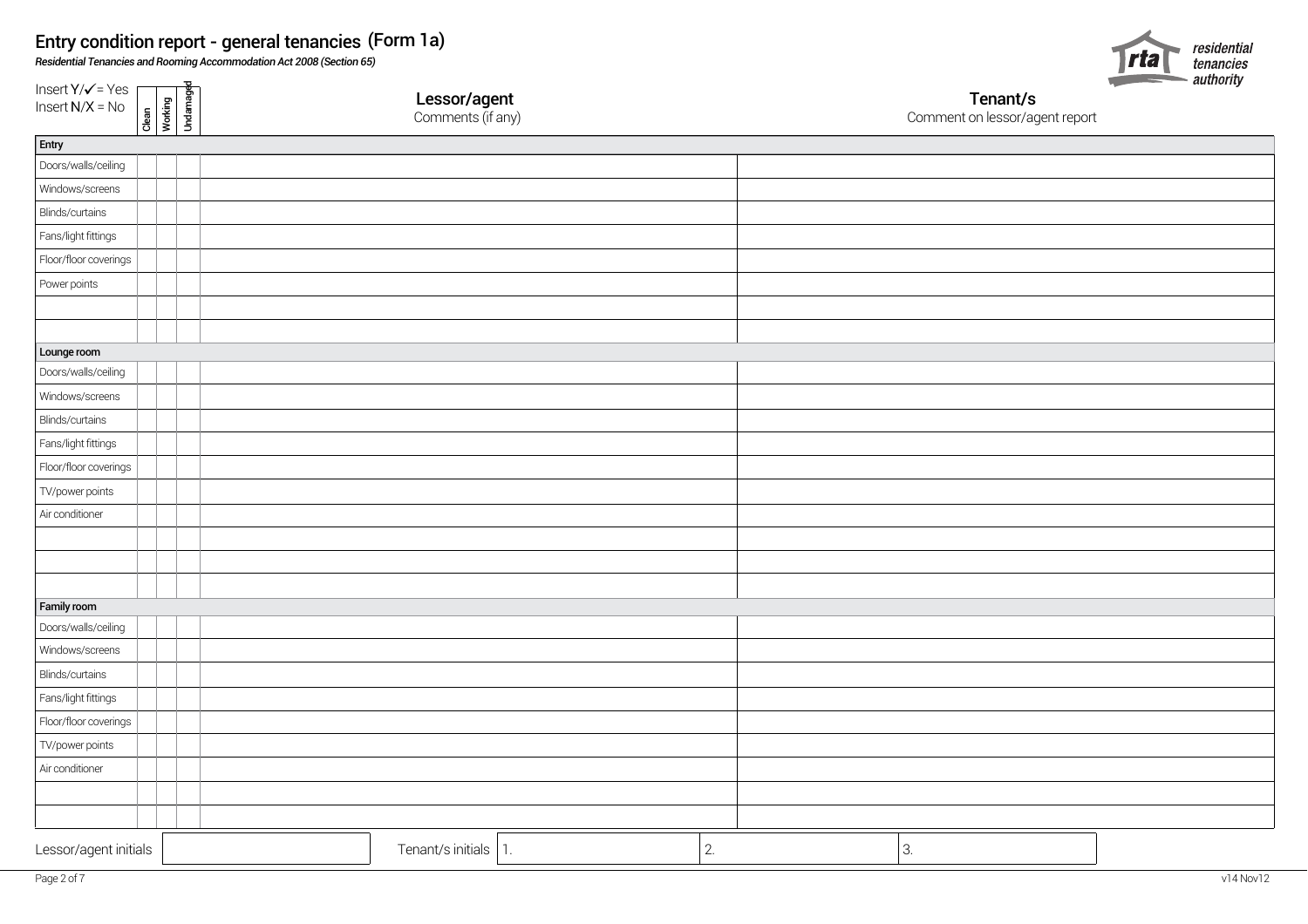*Residential Tenancies and Rooming Accommodation Act 2008 (Section 65)*

Clean<br>Working<br>Undamaged

 $Insert Y/\checkmark$  = Yes  $\Gamma$  $Insert N/X = No$ 



Lessor/agent Tenant/s

Comment on lessor/agent report

| __<br>Kitchen/meals         |                          |    |    |  |
|-----------------------------|--------------------------|----|----|--|
| Doors/walls/ceiling         |                          |    |    |  |
| Windows/screens             |                          |    |    |  |
| Blinds/curtains             |                          |    |    |  |
| Fans/light fittings         |                          |    |    |  |
| Floor/floor coverings       |                          |    |    |  |
| Cupboards/drawers           |                          |    |    |  |
| Bench tops/tiling           |                          |    |    |  |
| Sink/disposal unit/<br>taps |                          |    |    |  |
| Stove top                   |                          |    |    |  |
| Oven/griller                |                          |    |    |  |
| Exhaust fan/<br>rangehood   |                          |    |    |  |
| Dishwasher                  |                          |    |    |  |
| Power points                |                          |    |    |  |
|                             |                          |    |    |  |
|                             |                          |    |    |  |
|                             |                          |    |    |  |
|                             |                          |    |    |  |
| Dining room                 |                          |    |    |  |
| Doors/walls/ceiling         |                          |    |    |  |
| Windows/screens             |                          |    |    |  |
| Blinds/curtains             |                          |    |    |  |
| Fans/light fittings         |                          |    |    |  |
| Floor/floor coverings       |                          |    |    |  |
| TV/power points             |                          |    |    |  |
| Air conditioner             |                          |    |    |  |
|                             |                          |    |    |  |
|                             |                          |    |    |  |
|                             |                          |    |    |  |
| Lessor/agent initials       | Tenant/s initials $ 1$ . | 2. | 3. |  |
|                             |                          |    |    |  |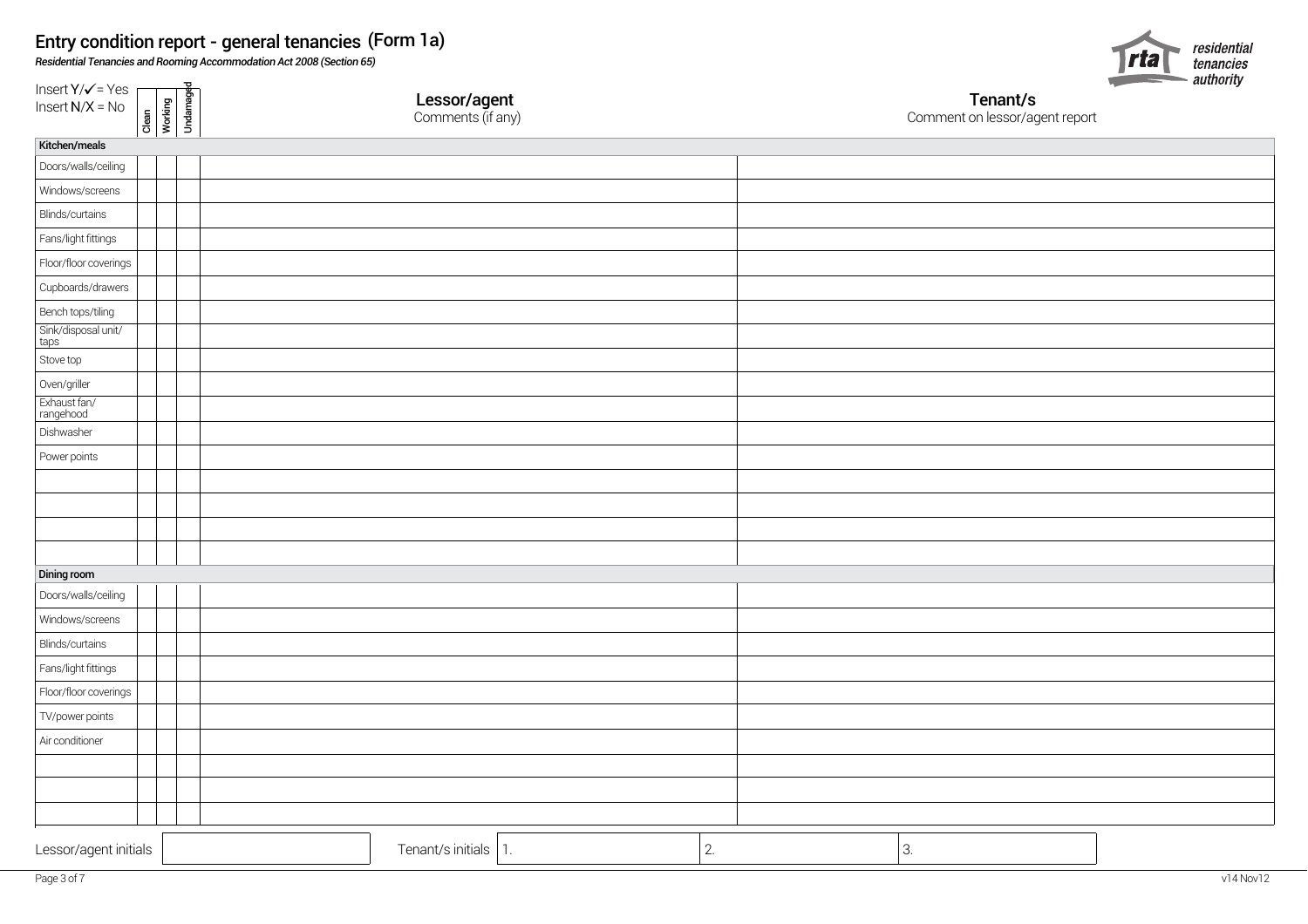*Residential Tenancies and Rooming Accommodation Act 2008 (Section 65)*



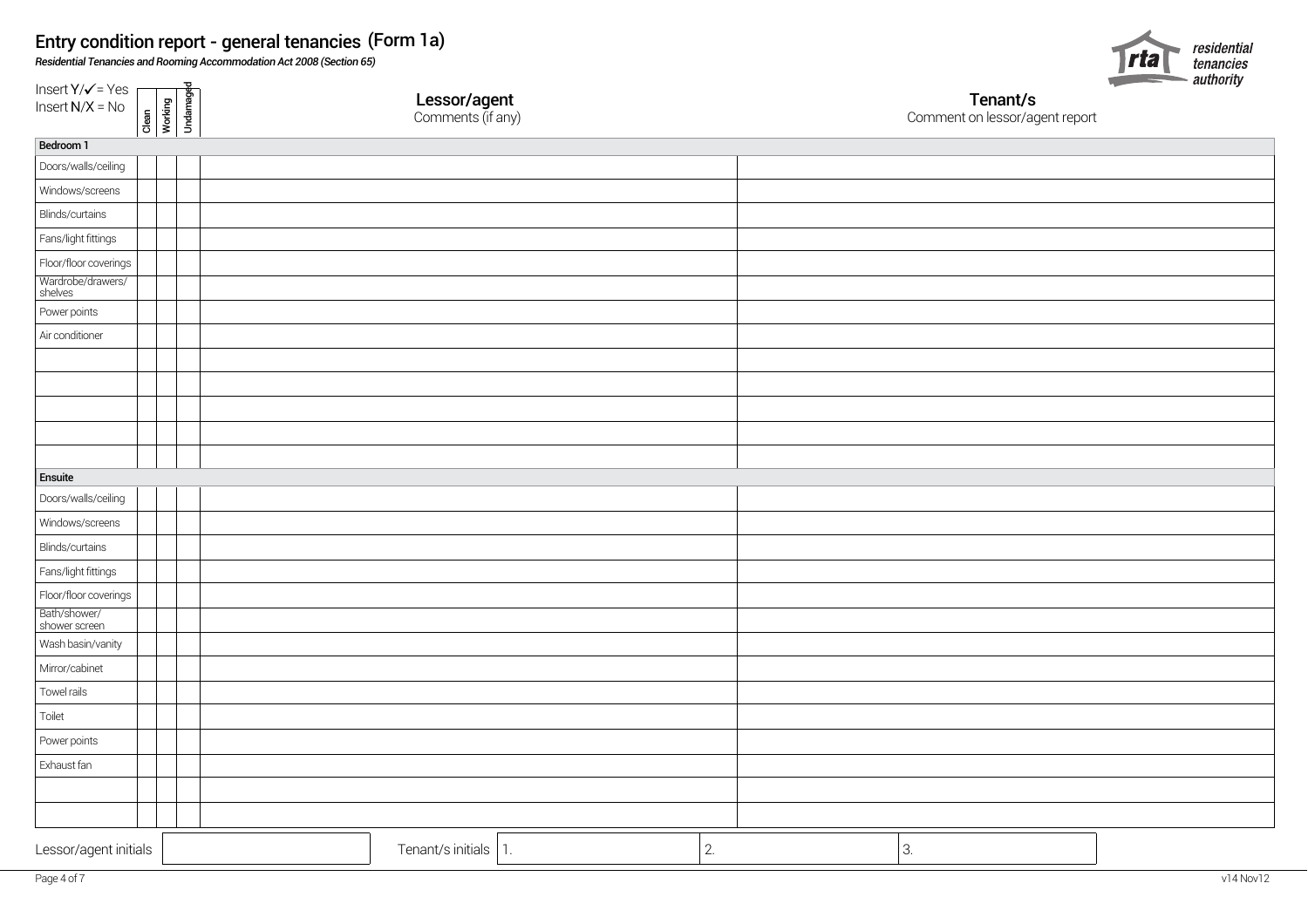*Residential Tenancies and Rooming Accommodation Act 2008 (Section 65)*



| Insert $Y/\sqrt{ }$ = Yes<br>Clean<br>Working<br>Undamaged<br>Insert $N/X = No$ | <b>Lessor/agent</b><br>Comments (if any) |    | <b>Contract Contract Contract Contract</b><br>__<br>Tenant/s<br>Comment on lessor/agent report | auunniy |
|---------------------------------------------------------------------------------|------------------------------------------|----|------------------------------------------------------------------------------------------------|---------|
| Bedroom 2                                                                       |                                          |    |                                                                                                |         |
| Doors/walls/ceiling                                                             |                                          |    |                                                                                                |         |
| Windows/screens                                                                 |                                          |    |                                                                                                |         |
| Blinds/curtains                                                                 |                                          |    |                                                                                                |         |
| Fans/light fittings                                                             |                                          |    |                                                                                                |         |
| Floor/floor coverings                                                           |                                          |    |                                                                                                |         |
| Wardrobe/drawers/<br>shelves                                                    |                                          |    |                                                                                                |         |
| Power points                                                                    |                                          |    |                                                                                                |         |
| Air conditioner                                                                 |                                          |    |                                                                                                |         |
|                                                                                 |                                          |    |                                                                                                |         |
| Bedroom 3                                                                       |                                          |    |                                                                                                |         |
| Doors/walls/ceiling                                                             |                                          |    |                                                                                                |         |
| Windows/screens                                                                 |                                          |    |                                                                                                |         |
| Blinds/curtains                                                                 |                                          |    |                                                                                                |         |
| Fans/light fittings                                                             |                                          |    |                                                                                                |         |
| Floor/floor coverings                                                           |                                          |    |                                                                                                |         |
| Wardrobe/drawers/<br>shelves                                                    |                                          |    |                                                                                                |         |
| Power points                                                                    |                                          |    |                                                                                                |         |
| Air conditioner                                                                 |                                          |    |                                                                                                |         |
|                                                                                 |                                          |    |                                                                                                |         |
| Bedroom 4                                                                       |                                          |    |                                                                                                |         |
| Doors/walls/ceiling                                                             |                                          |    |                                                                                                |         |
| Windows/screens                                                                 |                                          |    |                                                                                                |         |
| Blinds/curtains                                                                 |                                          |    |                                                                                                |         |
| Fans/light fittings                                                             |                                          |    |                                                                                                |         |
| Floor/floor coverings                                                           |                                          |    |                                                                                                |         |
| Wardrobe/drawers/<br>shelves                                                    |                                          |    |                                                                                                |         |
| Power points                                                                    |                                          |    |                                                                                                |         |
| Air conditioner                                                                 |                                          |    |                                                                                                |         |
|                                                                                 |                                          |    |                                                                                                |         |
| Lessor/agent initials                                                           | Tenant/s initials<br>1.                  | 2. | 3.                                                                                             |         |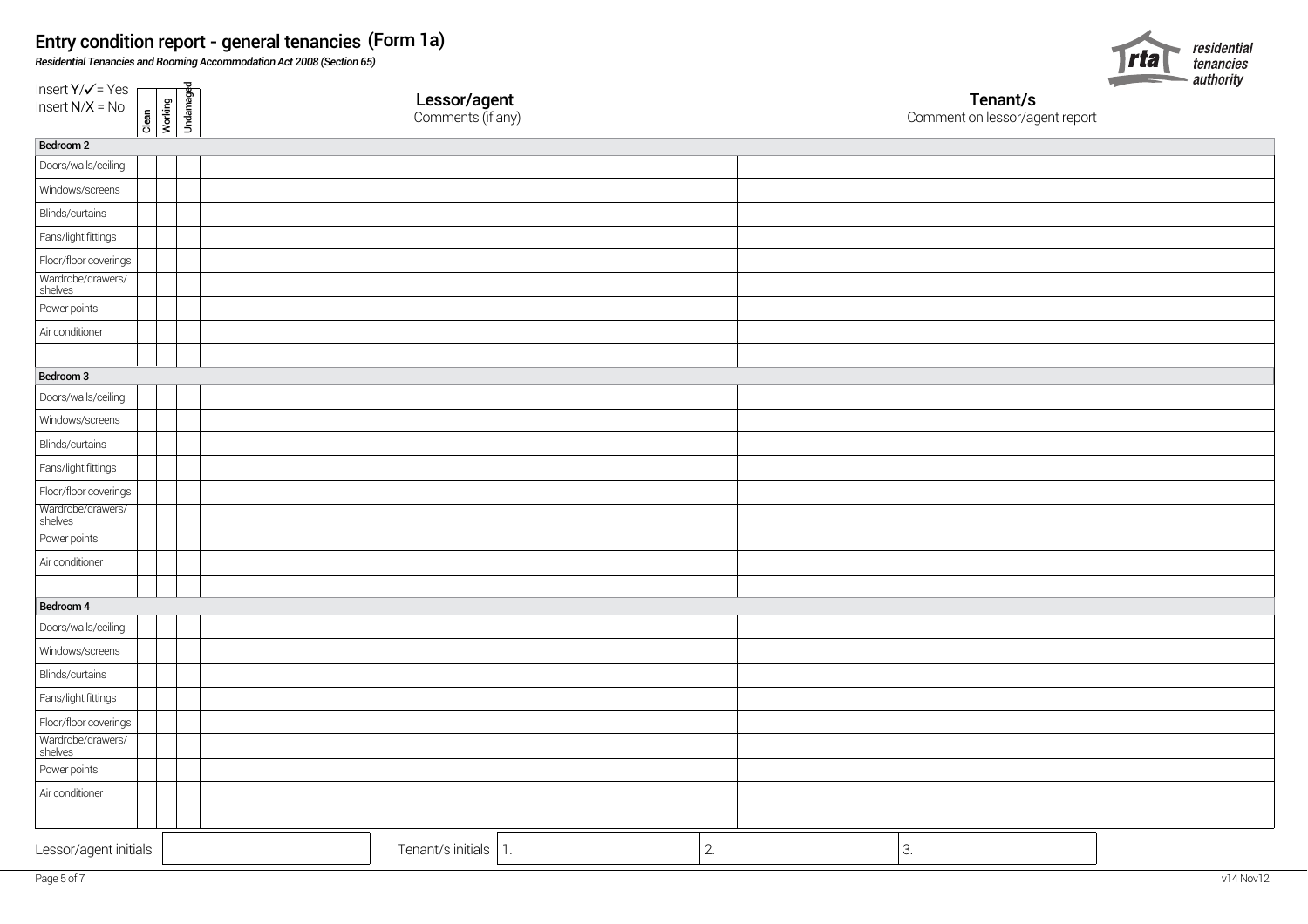*Residential Tenancies and Rooming Accommodation Act 2008 (Section 65)*



| Insert $Y/\sqrt{ }$ = Yes<br>Insert N/X = No<br>Clean<br>Working<br>Undamaged | <b>Lessor/agent</b><br>Comments (if any) |    | $\sim$<br>Tenant/s<br>Comment on lessor/agent report |  |
|-------------------------------------------------------------------------------|------------------------------------------|----|------------------------------------------------------|--|
| Bathroom                                                                      |                                          |    |                                                      |  |
| Doors/walls/ceiling                                                           |                                          |    |                                                      |  |
| Windows/screens                                                               |                                          |    |                                                      |  |
| Blinds/curtains                                                               |                                          |    |                                                      |  |
| Fans/light fittings                                                           |                                          |    |                                                      |  |
| Floor/floor coverings                                                         |                                          |    |                                                      |  |
| Bath                                                                          |                                          |    |                                                      |  |
| Shower/<br>shower screen                                                      |                                          |    |                                                      |  |
| Wash basin/vanity                                                             |                                          |    |                                                      |  |
| Mirror/cabinet                                                                |                                          |    |                                                      |  |
| Towel rails                                                                   |                                          |    |                                                      |  |
| Power points                                                                  |                                          |    |                                                      |  |
| Exhaust fan                                                                   |                                          |    |                                                      |  |
| Toilet                                                                        |                                          |    |                                                      |  |
|                                                                               |                                          |    |                                                      |  |
| Toilet                                                                        |                                          |    |                                                      |  |
| Doors/walls/ceiling                                                           |                                          |    |                                                      |  |
| Cistern                                                                       |                                          |    |                                                      |  |
| Light fittings                                                                |                                          |    |                                                      |  |
| Exhaust fan                                                                   |                                          |    |                                                      |  |
|                                                                               |                                          |    |                                                      |  |
| Laundry                                                                       |                                          |    |                                                      |  |
| Doors/walls/ceiling                                                           |                                          |    |                                                      |  |
| Windows/screens                                                               |                                          |    |                                                      |  |
| Blinds/curtains                                                               |                                          |    |                                                      |  |
| Fans/light fittings                                                           |                                          |    |                                                      |  |
| Floor/floor coverings                                                         |                                          |    |                                                      |  |
| Wash tubs                                                                     |                                          |    |                                                      |  |
| Washing machine/<br>dryer                                                     |                                          |    |                                                      |  |
| Power points                                                                  |                                          |    |                                                      |  |
| Lessor/agent initials                                                         | Tenant/s initials 1.                     | 2. | 3.                                                   |  |